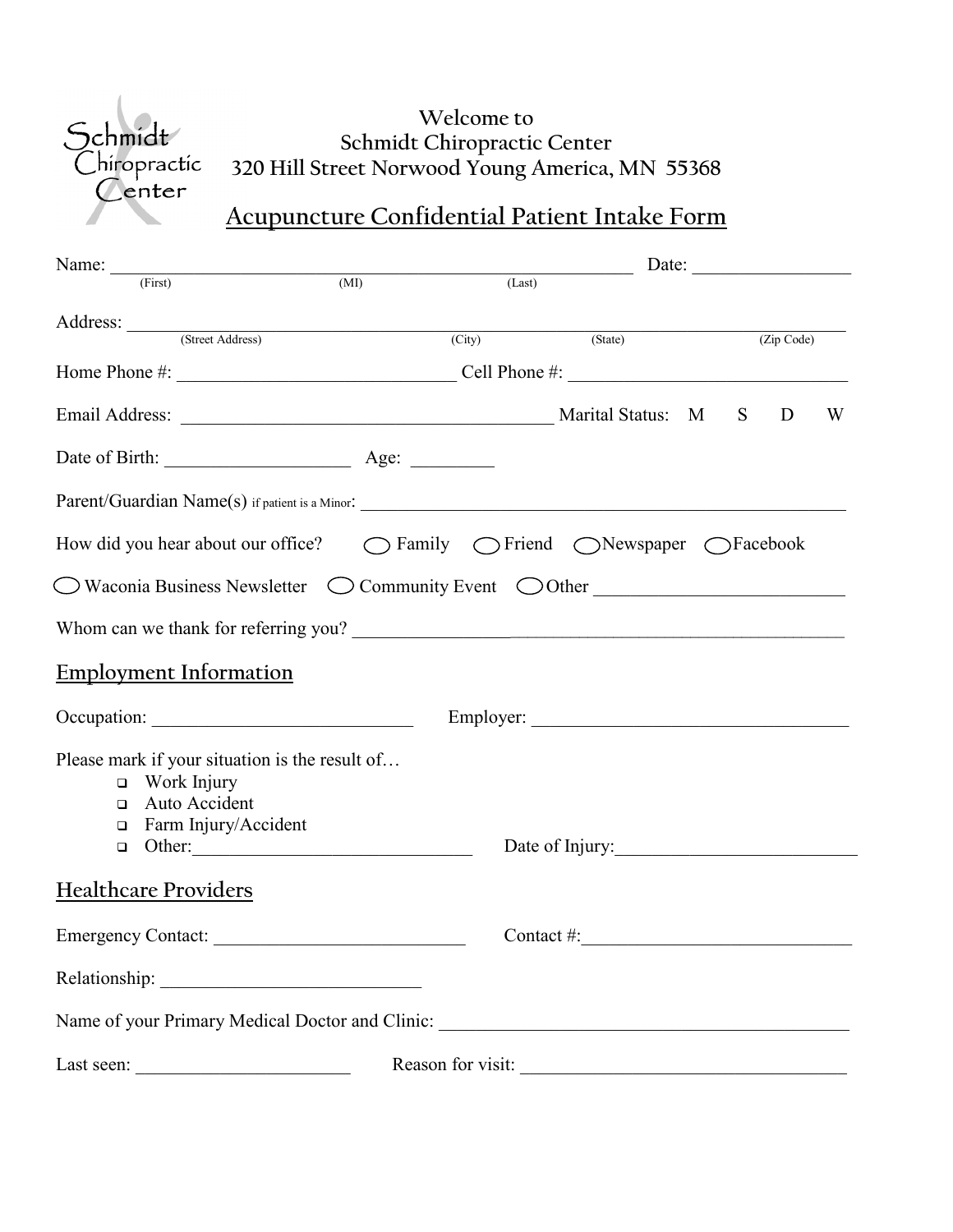### **Medical History**

Surgeries, injuries, hospitalizations:

| Do you have any infectious diseases: $\bigcirc$ Yes |     | $\bigcirc$ No                                                                        |                                                                                                                                                                                                                                                                                                                                                                                                                                                   |  |
|-----------------------------------------------------|-----|--------------------------------------------------------------------------------------|---------------------------------------------------------------------------------------------------------------------------------------------------------------------------------------------------------------------------------------------------------------------------------------------------------------------------------------------------------------------------------------------------------------------------------------------------|--|
| Autoimmune disease? : $\bigcirc$ Yes                |     | $\bigcirc$ No                                                                        | Type:                                                                                                                                                                                                                                                                                                                                                                                                                                             |  |
|                                                     |     | Cancer: $\bigcirc$ You $\bigcirc$ Family member Year: $\qquad \qquad$                | Type:                                                                                                                                                                                                                                                                                                                                                                                                                                             |  |
|                                                     |     | Are you in recovery?                                                                 |                                                                                                                                                                                                                                                                                                                                                                                                                                                   |  |
| Any recent major life change                        |     |                                                                                      |                                                                                                                                                                                                                                                                                                                                                                                                                                                   |  |
| <b>Diabetes</b>                                     | You | Family member                                                                        | Year: $\qquad \qquad$                                                                                                                                                                                                                                                                                                                                                                                                                             |  |
| Hepatitis                                           | You | Family member                                                                        | Year: $\qquad \qquad$                                                                                                                                                                                                                                                                                                                                                                                                                             |  |
| Heart disease                                       | You | Family member                                                                        | Year: $\qquad \qquad$                                                                                                                                                                                                                                                                                                                                                                                                                             |  |
| <b>Stroke</b>                                       | You | Family member                                                                        | Year: $\qquad \qquad$                                                                                                                                                                                                                                                                                                                                                                                                                             |  |
| Pacemaker                                           | You | Family member                                                                        | Year: $\qquad \qquad$                                                                                                                                                                                                                                                                                                                                                                                                                             |  |
| Seizure disorder                                    | You | Family member                                                                        | Year: $\qquad \qquad$                                                                                                                                                                                                                                                                                                                                                                                                                             |  |
| Thyroid disease                                     | You | Family member                                                                        | Year: $\qquad \qquad$                                                                                                                                                                                                                                                                                                                                                                                                                             |  |
| Osteoporosis                                        | You | Family member                                                                        | Year: $\qquad \qquad$                                                                                                                                                                                                                                                                                                                                                                                                                             |  |
| <b>Kidney Disease</b>                               | You | Family member                                                                        | Year: $\qquad \qquad$                                                                                                                                                                                                                                                                                                                                                                                                                             |  |
| Anemia                                              | You | Family member                                                                        | Year: $\qquad \qquad$                                                                                                                                                                                                                                                                                                                                                                                                                             |  |
| <b>Rheumatic Fever</b>                              | You | Family member                                                                        | Year: $\qquad \qquad$                                                                                                                                                                                                                                                                                                                                                                                                                             |  |
| Alcoholism                                          | You | Family member                                                                        | Year: $\frac{1}{\sqrt{1-\frac{1}{2}} \cdot \frac{1}{2} \cdot \frac{1}{2} \cdot \frac{1}{2} \cdot \frac{1}{2} \cdot \frac{1}{2} \cdot \frac{1}{2} \cdot \frac{1}{2} \cdot \frac{1}{2} \cdot \frac{1}{2} \cdot \frac{1}{2} \cdot \frac{1}{2} \cdot \frac{1}{2} \cdot \frac{1}{2} \cdot \frac{1}{2} \cdot \frac{1}{2} \cdot \frac{1}{2} \cdot \frac{1}{2} \cdot \frac{1}{2} \cdot \frac{1}{2} \cdot \frac{1}{2} \cdot \frac{1}{2} \cdot \frac{1}{2}$ |  |
| Recreation drug use                                 | You | Family member                                                                        | Year: $\qquad \qquad$                                                                                                                                                                                                                                                                                                                                                                                                                             |  |
|                                                     |     | Would you like support cutting back on any addictive habits? _____ Yes ____ No Type? |                                                                                                                                                                                                                                                                                                                                                                                                                                                   |  |
| Allergies:                                          |     |                                                                                      |                                                                                                                                                                                                                                                                                                                                                                                                                                                   |  |
|                                                     |     |                                                                                      |                                                                                                                                                                                                                                                                                                                                                                                                                                                   |  |
|                                                     |     | Medications/Supplements:                                                             |                                                                                                                                                                                                                                                                                                                                                                                                                                                   |  |
|                                                     |     |                                                                                      |                                                                                                                                                                                                                                                                                                                                                                                                                                                   |  |
|                                                     |     |                                                                                      |                                                                                                                                                                                                                                                                                                                                                                                                                                                   |  |
|                                                     |     |                                                                                      |                                                                                                                                                                                                                                                                                                                                                                                                                                                   |  |

 $\mathcal{L}_\mathcal{L} = \{ \mathcal{L}_\mathcal{L} = \{ \mathcal{L}_\mathcal{L} = \{ \mathcal{L}_\mathcal{L} = \{ \mathcal{L}_\mathcal{L} = \{ \mathcal{L}_\mathcal{L} = \{ \mathcal{L}_\mathcal{L} = \{ \mathcal{L}_\mathcal{L} = \{ \mathcal{L}_\mathcal{L} = \{ \mathcal{L}_\mathcal{L} = \{ \mathcal{L}_\mathcal{L} = \{ \mathcal{L}_\mathcal{L} = \{ \mathcal{L}_\mathcal{L} = \{ \mathcal{L}_\mathcal{L} = \{ \mathcal{L}_\mathcal{$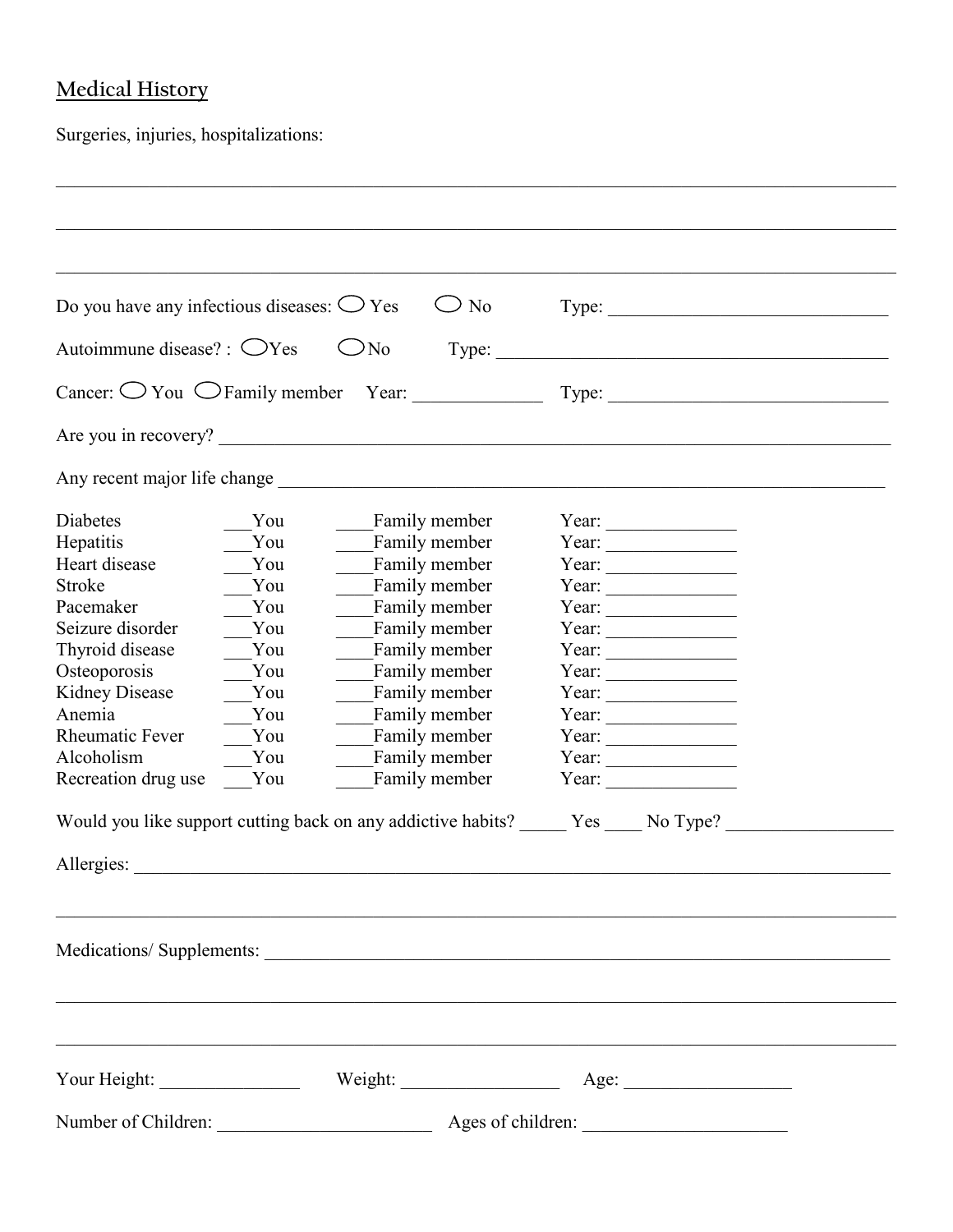## **Health History**

Please check all that apply:

| Cardiovascular<br><b>Heart Disease</b><br>Pacemaker<br>High BP<br>Low BP<br><b>Chest Pain</b><br>Palpitations<br><b>Stroke</b><br>Varicose Veins<br>Edema                                      | <b>Emotional/Mental</b><br><b>Clinical Depression</b><br>Mild Depression<br>Add or ADHD<br>Schizophrenia<br><b>Mood Swings</b><br>Panic Attacks<br><b>Nervousness</b><br>Anxiety<br>Alzheimer's<br>Dementia                                                                                                                                              | <b>Energy &amp; Immunity</b><br>Chronic Fatigue<br>General Fatigue<br>Slow Wound Healing<br><b>Easy Bruising</b><br>Chronic Infections<br><b>Frequent Allergies</b>                                                                                                                                                                            | <b>Respiratory</b><br>Pneumonia<br>Asthma<br><b>Frequent Common Colds</b><br><b>Difficulty Breathing</b><br>Emphysema<br>Persistent Cough<br>Pleurisy<br>Tuberculosis<br>Shortness of breath |
|------------------------------------------------------------------------------------------------------------------------------------------------------------------------------------------------|----------------------------------------------------------------------------------------------------------------------------------------------------------------------------------------------------------------------------------------------------------------------------------------------------------------------------------------------------------|------------------------------------------------------------------------------------------------------------------------------------------------------------------------------------------------------------------------------------------------------------------------------------------------------------------------------------------------|----------------------------------------------------------------------------------------------------------------------------------------------------------------------------------------------|
| Musculo-Skeletal<br>Neck/Shoulder Pain<br>Muscle Spasm/cramps<br>Arm Pain<br><b>Upper Back Pain</b><br>Mid Back Pain<br>Lower Back Pain<br>Leg Pain<br>Osteoporosis<br>Arthritis<br>Joint Pain | Head, Eye, Ear, Nose<br>& Throat<br><b>Impaired Vision</b><br>Eye Pain/Strain<br>Glaucoma<br>Glasses/Contacts<br>Tearing/Dryness<br><b>Impaired Hearing</b><br>Ear Ringing<br>Earaches<br>Ear Infections<br>Headaches<br><b>Sinus Problems</b><br>Nose Bleeds<br><b>Teeth Grinding</b><br>Frequent Sore throat<br>TMJ / Jaw problems<br><b>Hay Fever</b> | <b>Gastrointestinal</b><br><b>Stomach Ulcers</b><br>Changes in Appetite<br>Nausea/vomiting<br>Epigastric Abdominal<br>Pain<br>Passing Gas<br><b>Heart Burn</b><br>Belching<br><b>Gall Bladder Disease</b><br><b>Gall Bladder Stones</b><br>Hemorrhoids<br>Constipation<br>Diarrhea<br><b>Irritable Bowel</b><br>Syndrome<br>Leaky Gut Syndrome | <b>Endocrine</b><br>Hypothyroid<br>Hypoglycemia<br>Hyperthyroid<br>Diabetes Type I<br>Diabetes Type II<br><b>Night Sweats</b><br><b>Unusual Sweating</b><br>Feeling Hot or Cold              |
| <b>Neurological</b><br>Vertigo<br>Paralysis<br>Numbness/Tingling<br>Loss of Balance<br>Seizures / Epilepsy                                                                                     | <b>Genito-Urinary Tract</b><br>Kidney Disease<br><b>Kidney Stones</b><br>Painful Urination<br>Dribbling Urination<br><b>Frequent Urination</b><br>Frequent UTI<br><b>Blood</b> in Urine<br>Incontinence                                                                                                                                                  |                                                                                                                                                                                                                                                                                                                                                |                                                                                                                                                                                              |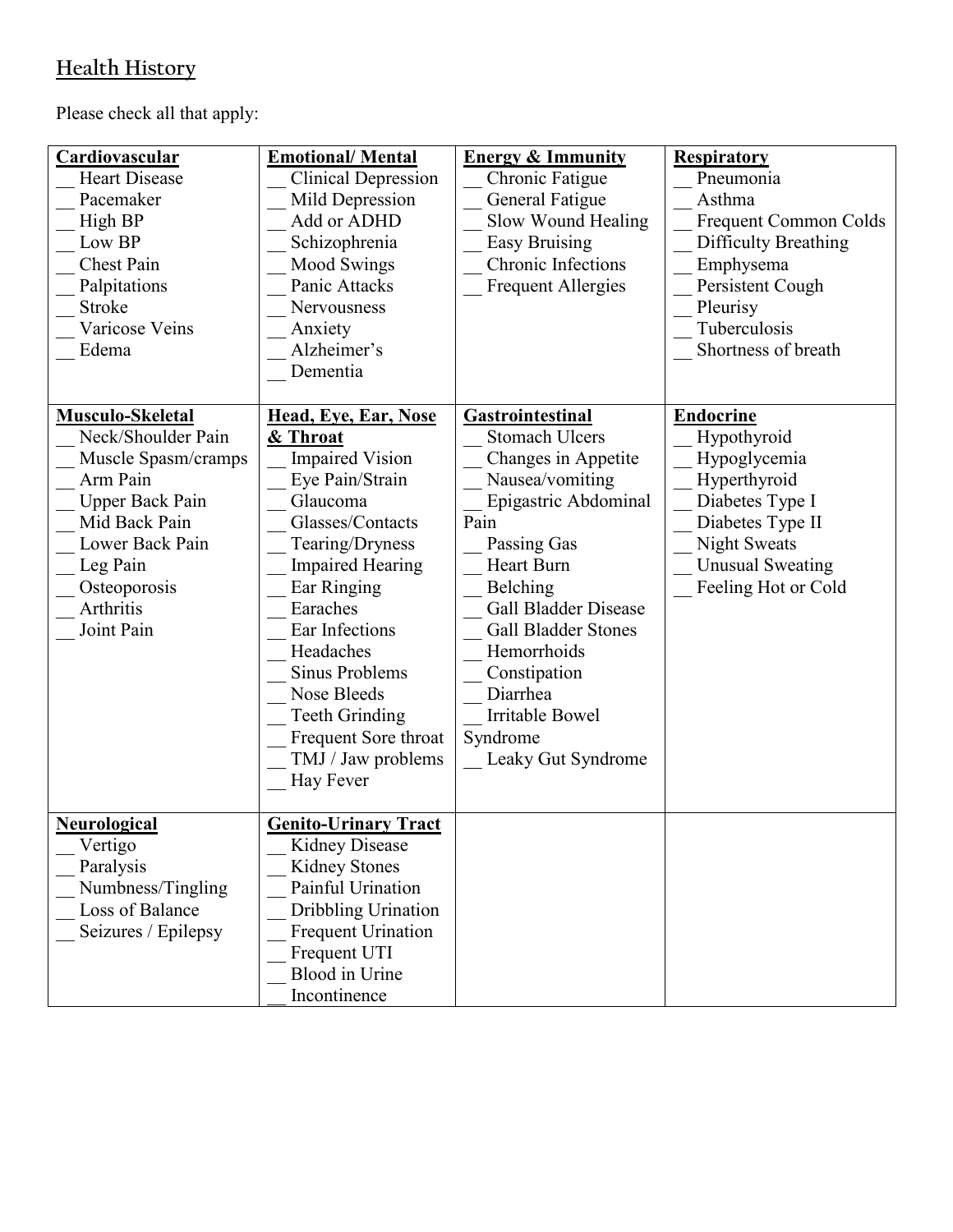Reason for your visit today?

|                        | How long have you had this condition:                                                     |
|------------------------|-------------------------------------------------------------------------------------------|
|                        | Has this condition been diagnosed by a MD? $\bigcirc$ Yes $\bigcirc$ No Diagnosis?        |
|                        | Have you been treated by anyone else for this condition? $\bigcirc$ Yes<br>N <sub>0</sub> |
|                        |                                                                                           |
|                        | Have you seen an acupuncturist in the past? $\bigcirc$ Yes<br>N <sub>o</sub>              |
| Name of Acupuncturist? |                                                                                           |

 $\mathcal{L}_\mathcal{L} = \{ \mathcal{L}_\mathcal{L} = \{ \mathcal{L}_\mathcal{L} = \{ \mathcal{L}_\mathcal{L} = \{ \mathcal{L}_\mathcal{L} = \{ \mathcal{L}_\mathcal{L} = \{ \mathcal{L}_\mathcal{L} = \{ \mathcal{L}_\mathcal{L} = \{ \mathcal{L}_\mathcal{L} = \{ \mathcal{L}_\mathcal{L} = \{ \mathcal{L}_\mathcal{L} = \{ \mathcal{L}_\mathcal{L} = \{ \mathcal{L}_\mathcal{L} = \{ \mathcal{L}_\mathcal{L} = \{ \mathcal{L}_\mathcal{$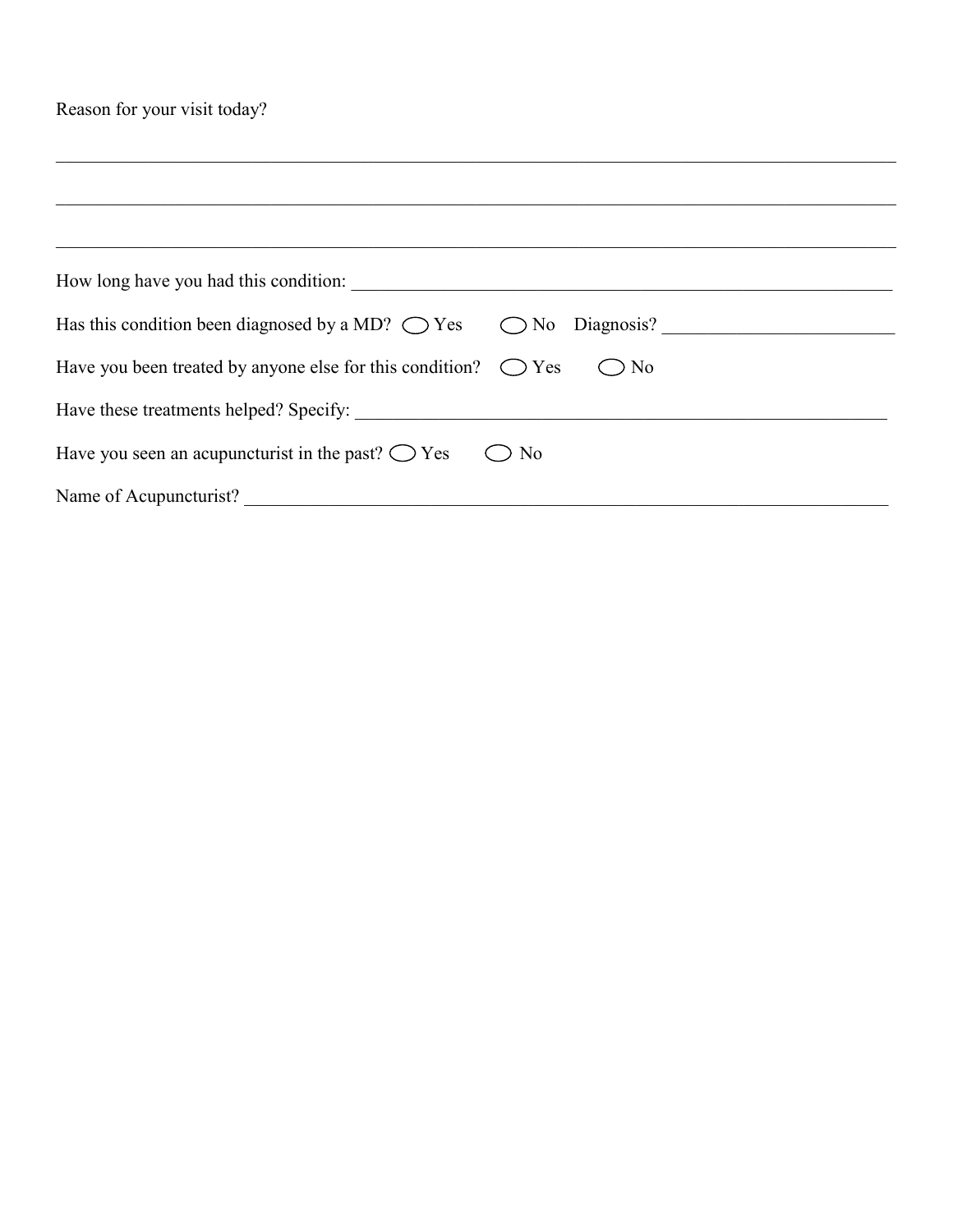

**Schmidt Chiropractic Center 320 Hill Street Norwood Young America, MN 55368**

### **Financial Policy**

#### **Time of Service - Cash Rate**

Patients are required to pay for their acupuncture treatment the same day treatment is received at this clinic. By paying same day, you will be eligible for a **\*Time of Service\*** rate of \$70.00 per treatment. By law, our clinic is also required to administer an initial exam. The cash rate for this one time initial exam service is \$100.00. Time of Service cash rates do not apply toward your annual out-of-pocket spending limits or yearly deductible. Cash, checks, all major credit cards or HSA/Flex spending cards are all forms of cash payments. If patient account is 90 days delinquent, account will be turned over to a credit agency.

#### **Please note: Time of Service rate fees will not be submitted to any insurance.**

I choose to pay the \*Time of Service Rate\* of \$70.00 for my acupuncture treatment.

#### **Cancellation policy:**

As a courtesy, please remember to call us as soon as you know that you will be unable to make your schedule appointment and we'd be happy to rebook it for you.

If you miss an appointment or fail to give us a call you cannot make it to your appointment you will be billed for 50% of your service total. I understand and a agree to these terms and understand my account will be billed under the conditions stated.

\_\_\_\_\_\_\_\_\_\_\_\_\_\_\_\_\_\_\_\_\_\_\_\_\_\_\_\_\_\_\_\_\_\_\_\_\_\_\_\_\_\_\_\_\_\_\_\_\_\_\_\_\_\_\_\_\_\_\_\_\_\_\_\_\_\_\_\_\_\_\_\_\_\_\_\_\_\_\_\_\_\_\_\_\_\_\_\_\_\_\_\_\_\_\_\_\_\_\_\_\_\_\_\_\_\_\_\_

 $\mathcal{L}_\mathcal{L} = \mathcal{L}_\mathcal{L} = \mathcal{L}_\mathcal{L} = \mathcal{L}_\mathcal{L} = \mathcal{L}_\mathcal{L} = \mathcal{L}_\mathcal{L} = \mathcal{L}_\mathcal{L} = \mathcal{L}_\mathcal{L} = \mathcal{L}_\mathcal{L} = \mathcal{L}_\mathcal{L} = \mathcal{L}_\mathcal{L} = \mathcal{L}_\mathcal{L} = \mathcal{L}_\mathcal{L} = \mathcal{L}_\mathcal{L} = \mathcal{L}_\mathcal{L} = \mathcal{L}_\mathcal{L} = \mathcal{L}_\mathcal{L}$ Patient Signature Date News 2014

Printed Name